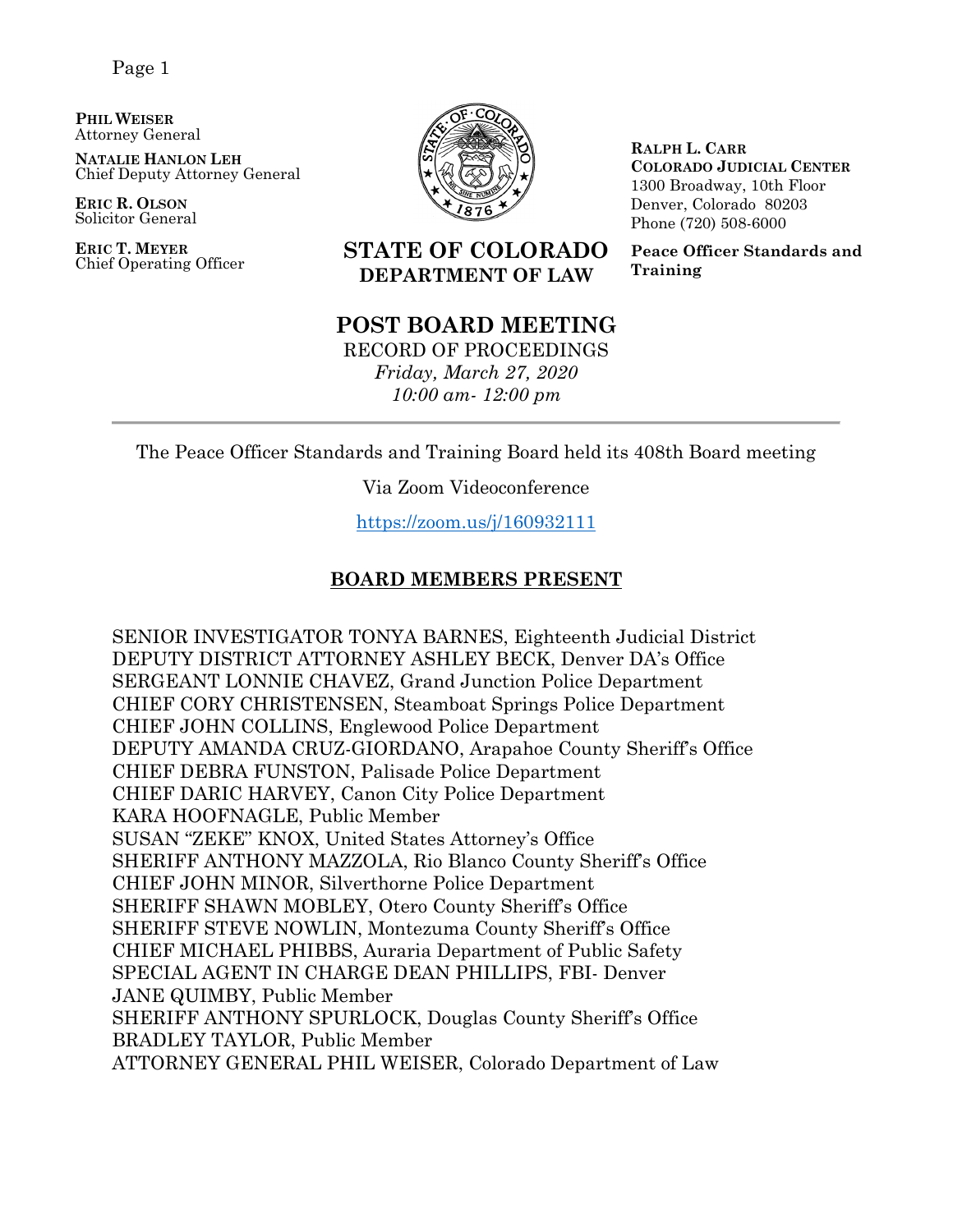# **BOARD MEMBERS EXCUSED**

EXECUTIVE DIRECTOR STAN HILKEY, Colorado Department of Public Safety SHERIFF ROBERT JACKSON, Alamosa County Sheriff's Office SHERIFF JUSTIN SMITH, Larimer County Sheriff's Office

# **BOARD COUNSEL**

BRENT KELLY

## **POST STAFF MEMBERS PRESENT**

BOB BAKER, In-Service Training Manager TIFFINY BLACK-MAJEKODUNMI, Compliance Specialist ERIK BOURGERIE, Director SUSAN CARTER, Grant Coordinator VICTORIA EDSTEDT, Administrative Coordinator DAN GRIFFIN, Training Coordinator KIM HERNANDEZ, Grant Manager ALEX MARTINEZ, Administrative Coordinator DAN OSTRANDER, Training Coordinator JOE PICCINETTI, Compliance Coordinator CATHY RODRIGUEZ, Compliance Manager DAVID SCHUETZ, Training Coordinator JARED TORSNEY, Marijuana Training Specialist

# **MEMBERS OF THE PUBLIC IN ATTENDANCE**

STEFANIA ADCOCK QUINN ARCHIBEQUE, Weld County Sheriff's Office IKE BEERS, Lakewood Police Department MARK BELUCSAK, Red Rocks Community College LEVI BORST, Pitkin County Sheriff's Office DAVID W. CLARKE, Weld County Sheriff's Office LIEUTENANT JOHN COPPEDGE, Denver Police Academy JANET DRAKE, Chief Deputy Attorney General, Criminal Justice, Colorado COMMANDER MIKE ENSMINGER, Jefferson County Sheriff's Office VINCE FRAKER, Otero County Junior College JON GEIGER, Public Member JERRY GRAY, Mesa County Sheriff's Office TYLER HINTON, Grand Junction Police Department DAN KELLERMAN DIRECTOR CATHY LABRECQUE, Pikes Peak Community College LEA JANET LARSEN DEPUTY SHANNON LOFLAND, Arapahoe County Sheriff's Office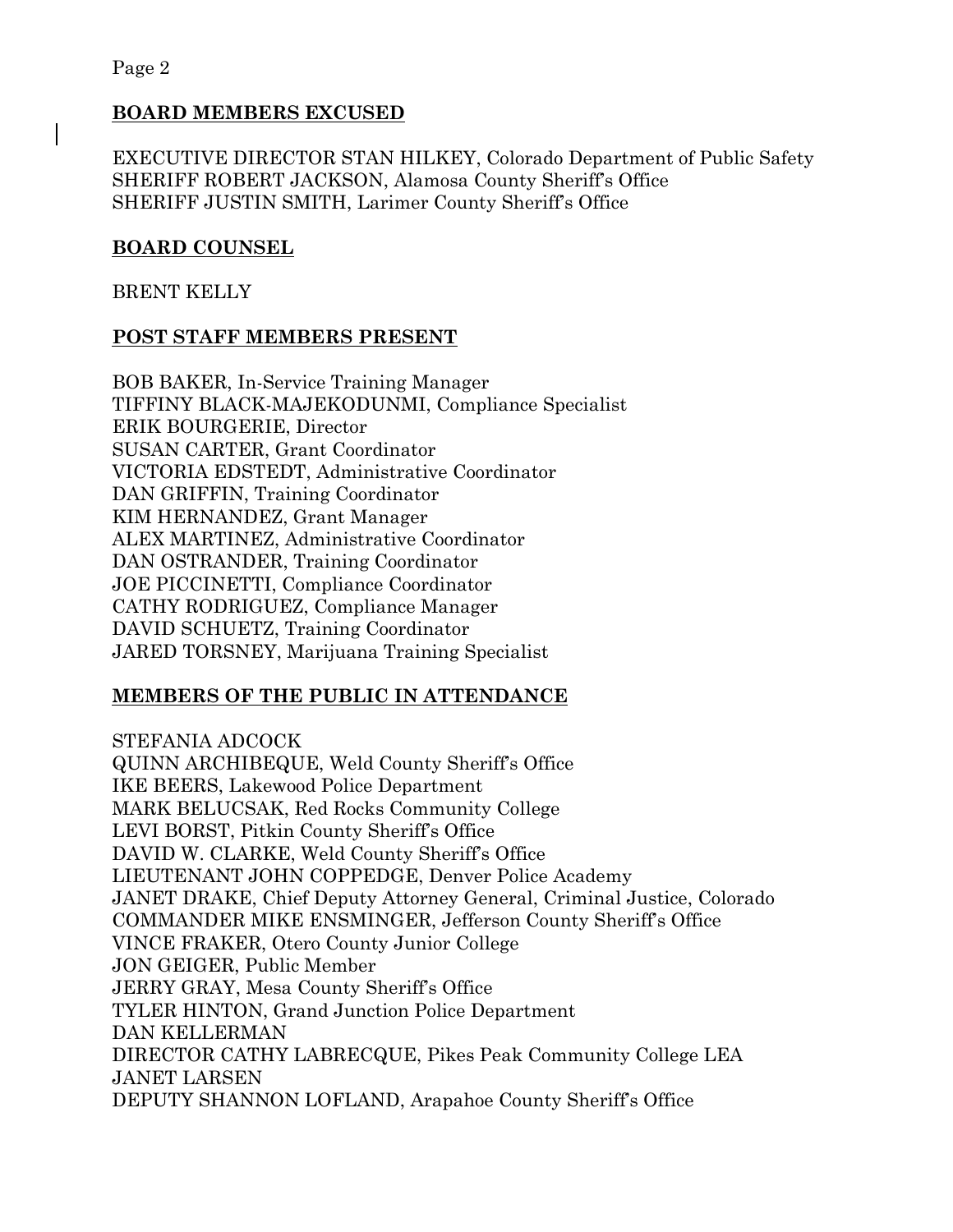DOUG PARKER, Pueblo Comm. College, SW KAREN PENDERGRAFT, County Sheriffs of Colorado LEE REEDY, Colorado Rangers COMMANDER KARL SMALLEY, Adams County Sheriff's Office CHIEF JERRY THOMPSON, Yuma Police Department CHIEF TODD QUICK, La Junta Police Department KIMBERLY SHEA, Technical College of the Rockies Police Academy MIKE WALKER, Denver Police Department JANICE WORTHEM, Colorado State Patrol

- 1. **Welcome Attorney General Phil Weiser** 2. **Pledge of Allegiance** Attorney General Phil Weiser 3. **Recognition of Departing 3. Attorney General Phil Weiser POST Board Members** Mayor Ron Rakowsky, Greenwood Village Special Agent in Charge Dean Phillips, F.B.I. 4. **Recognition of Departing** Attorney General Phil Weiser
	- Lieutenant David Swavely Curriculum SME Committee

## 5. **Introduction of Board Members, SME Members, Staff and Guests**

6. **Roll Call** Director Erik Bourgerie

*Declaration of a quorum (20)*

**SME Committee Member**

# 7. **Approval of POST Board** Attorney General Phil Weiser **Minutes from December 6, 2019** (See supplemental handout – Red Tab)

*Motion to approve – 1st Beck, 2nd Taylor. Approved Unanimously*

# 8. **Subject Matter Expert Committee Reports**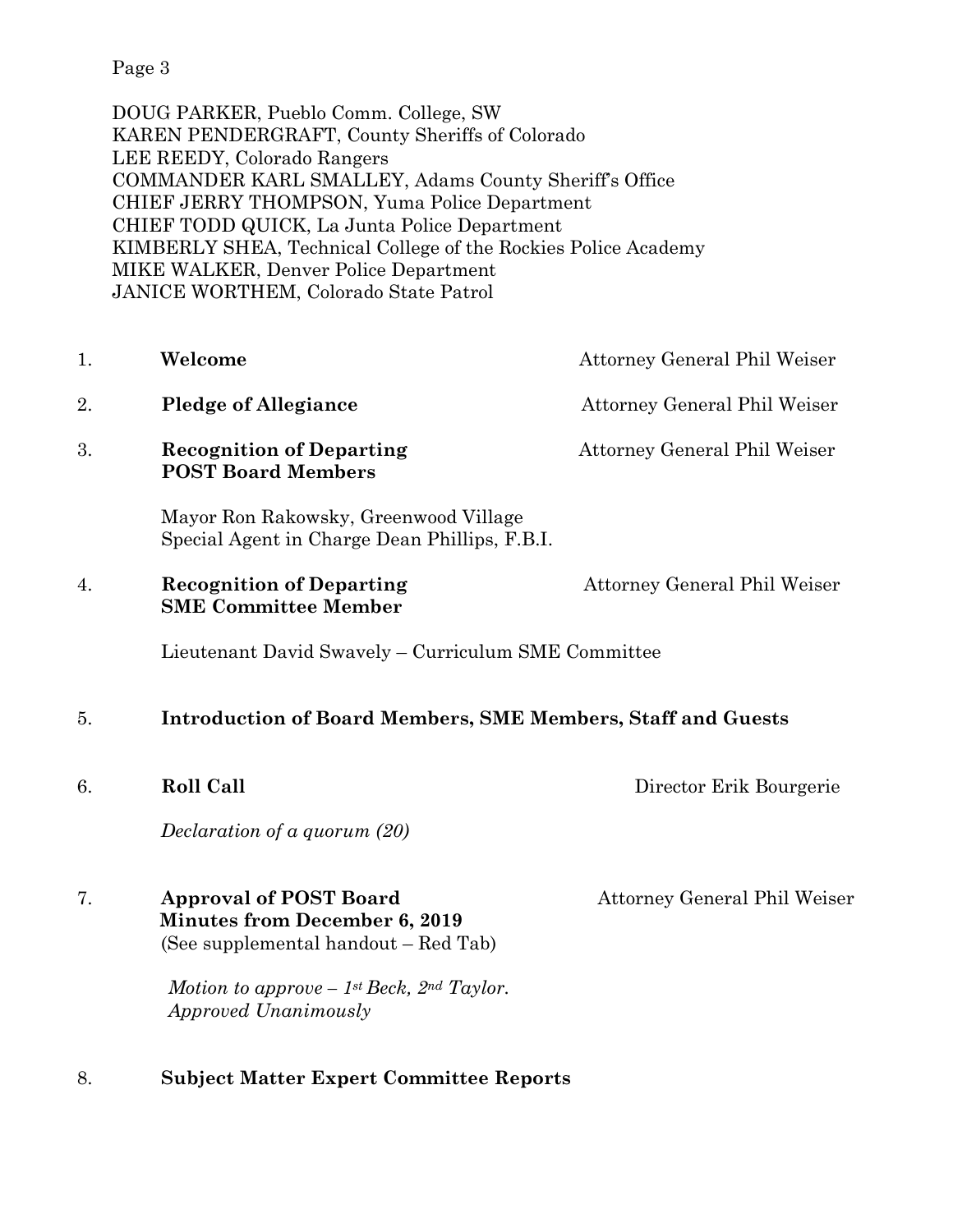A. Arrest Control Agent Ike Beers

Chair

Several full skills instructor applications were approved, two new program submissions (one Fort Collins PD - tabled, one Colorado Mountain College – under consideration).

B. Curriculum Director Cathy LaBrecque Chair

A discussion of ongoing review of lesson plans from requested academies. The committee is wrapping up the Colorado Mountain College review and are about to begin the Fort Collins PD Academy reviews. Voted to approve as amended to the Board the new Officer Wellness Proposal to get that training moving forward. The Officer Wellness Proposal will focus on officers' mental health.

# **Proposed Curriculum Change**

Peace Officer Wellness Program

This proposal is to have POST work with a sub-committee and experts in the field to develop a program that trains people to become trainers, "Train the Trainer" model. The sub-committee will consist of Academies, police chiefs, academy directors, and mental health experts throughout the state of Colorado.

*Board Action: Approved, all in favor.*

C. Driving Commander Karl Smalley Chair

Approved 6 new full skills instructors. At today's meeting, Fort Collins Police Services Academy was reviewed and approved. Test outs and inspections are currently on hold due to COVID-19.

D. Firearms Commander Paul Gregory Chair

Firearms SME Committee completed one test out, two inspections (Aurora, Aims Community College), site plan approvals (Fort Collins, Grand Junction, and Hampden Instructor Program for the Aurora Community College).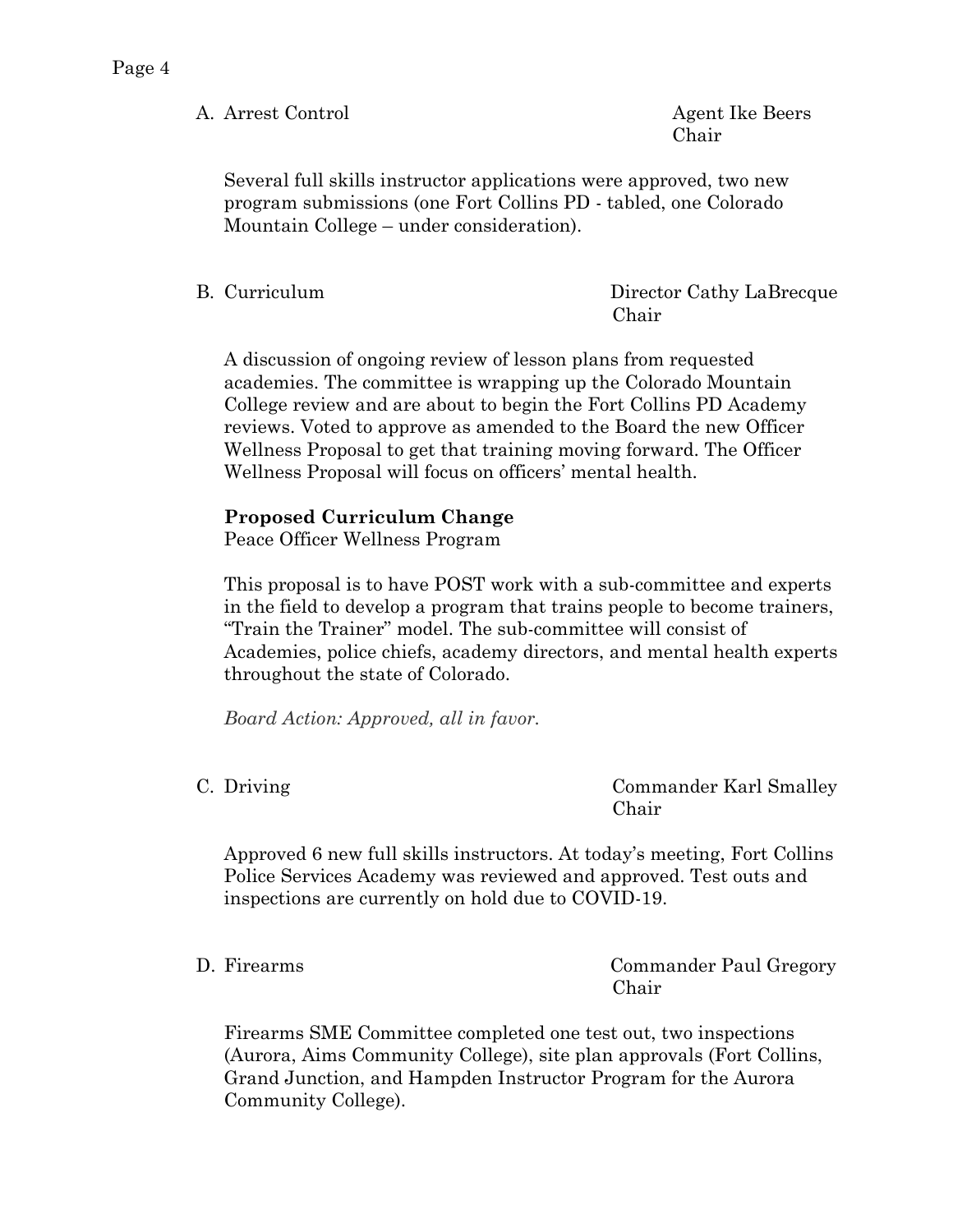#### **Proposed Curriculum Change**

Firearms Training Program: Red Dot Sights

We have proposed curriculum changes to the Firearms Curriculum: 1. Red Dot Sight additions 2. Weapon Mounted Light additions and one omission 3. Tactical Situations omissions

*Board Action: Approved, all in favor.*

#### 9. **Request for Variance Appeal** Director Erik Bourgerie  **Nicholas Evers** (See supplemental handout – Green Tab)

Convicted in Minnesota in 2012 for giving a peace officer a false name (a decertifying offence in Colorado), also pled guilty to one count of drugs (marijuana mixture) in 2013, which is a disqualifying incident as well.

*Motion to Deny Variance Appeal by vote of 12-8*

### 10. **Request for Revocation Appeal** Director Erik Bourgerie **Jon Geiger**

POST Director Bourgerie has recused himself from this matter.

*Motion to approve an appeal hearing by vote of 15-5. 1st Taylor, 2nd Funston*.

Creation of Appeal Hearing Sub-Committee: Taylor, Hoofnagle, Christensen, Barnes, Spurlock.

11. **Peace Officer Certification** Director Erik Bourgerie  **Revocation Actions**  (See supplemental handout – Yellow Tab)

**POST Rule 9 - Revocation of Peace Officer Certifications:** § 24-31-305, C.R.S.(2)(a) A Colorado peace officer certification issued pursuant to subsection (1) or (1.3) of this section or 24-31-308 shall be suspended or revoked by the POST Board if the certificate holder has been convicted of a felony at any time, or has been convicted on or after July 1, 2001, of any misdemeanor described in subsection  $(1.5)$  of § 24-31-305 C.R.S., or has otherwise failed to meet the certification requirements established by the Board. For purposes of this rule, the term 'conviction' includes any deferred judgments or deferred sentences imposed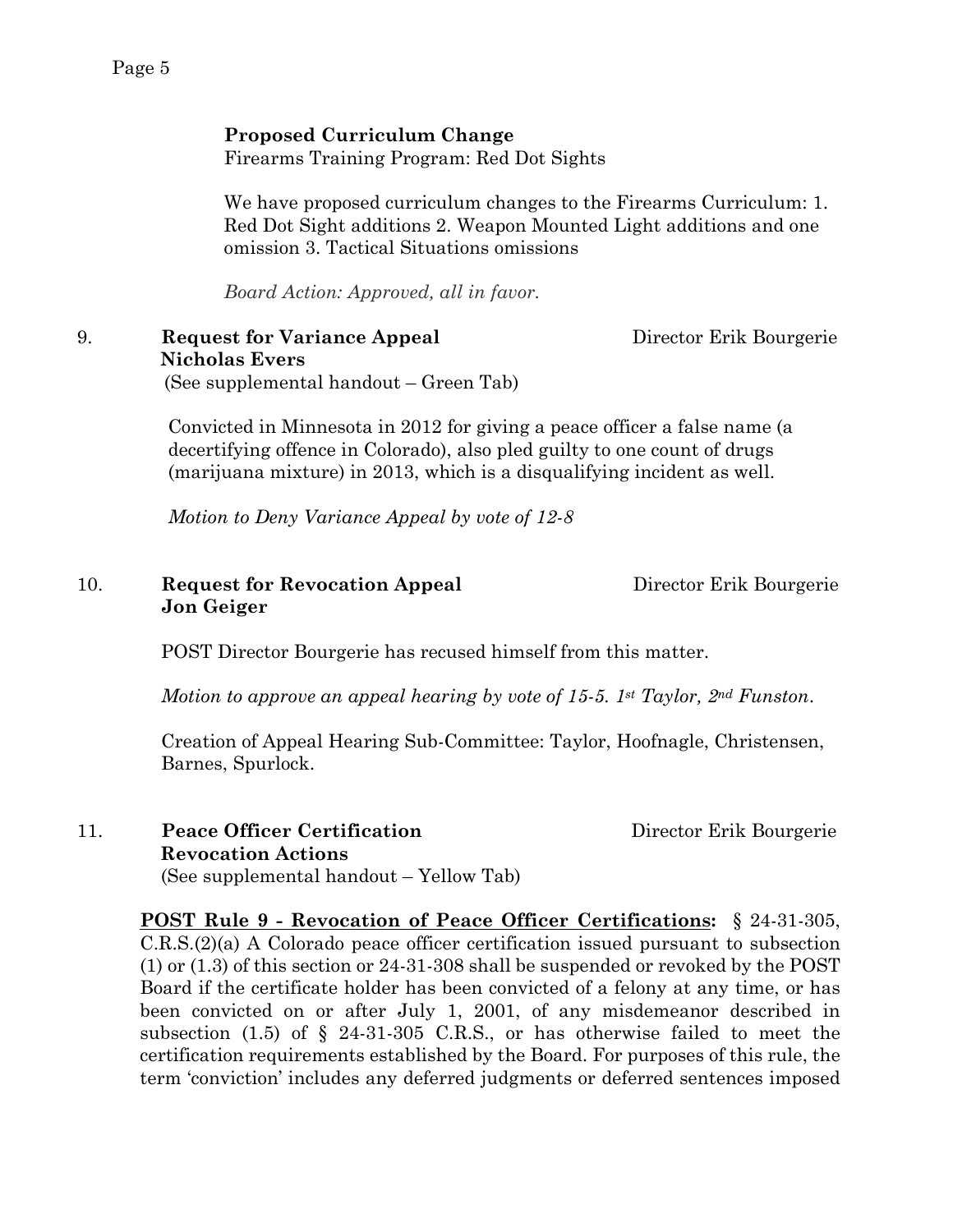by a court. Revocation of peace officer certificates based upon conviction(s) of misdemeanor crimes are recognized in  $\S 24-31-305(1.5)$  (b) thru (h), C.R.S.

1. No. M18-16, Jon Russell Geiger, Certification B14789 (PID 133761). On July 10, 2018, Respondent pled guilty to one count of Harassment-Strike/Shove/Kick, §18-9-111(1)(a), a Misdemeanor, in Case No. 18M43 in the County Court of Clear Creek County. The respondent was employed as a peace officer on the date of the offense (Date of Offense: October 29, 2016) with Georgetown Marshal's Office (Date of Separation: April 1, 2017). The respondent *has* complied with POST Show Cause Order No. M18-16 by appearing at the scheduled Show Cause Hearing on January 17, 2020. **Deputy Attorney General Drake** recommends revocation of Jon Russell Geiger's Colorado Peace Officer Certification B14789 (PID 133761).

*No vote was taken due to granting of an appeal hearing.* 

*The certificate holders in the following matters did not appear at the show cause hearing or indicate any intent to oppose the revocation. Unless any member objects and asks to consider one, or all of these matters separately, they will all be presented to this Board as a group.*

# **Felony Convictions:**

- 1. No. M19-12, Robert Alan Beall, Certification B10525 (PID 100471). On September 27, 2019, Respondent was convicted of one count of §18-3-  $402(1)(a),(4)$ , Sex Assault – Submit – Force/Threat/Other, a class 3 Felony, in Case No. 18CR3273 in the District Court of Jefferson County. The respondent was not employed as a peace officer on the date of the offense (Date of Offense: April 24, 2018). The respondent has failed to comply with POST Show Cause Order No. M19-12 by failing to appear at the scheduled Show Cause Hearing on November 18, 2019. Director Bourgerie recommends revocation of Robert Alan Beall's Colorado Peace Officer Certification B10525 (PID 100471).
- 2. No. M19-13, Ryan Joseph Walker, Certification (PID 134977). On October 11, 2019, Respondent was granted a deferred sentence for one count of §18-4-203(1),(2)(a), Second Degree Burglary of Dwelling, a class 3 Felony and one count of  $$18-5.5-102(1)(a)$ , Cybercrime – Unauthorized Access, a class 2 Misdemeanor, in Case No. 19CR1446 in the District Court of Weld County. The respondent was not employed as a peace officer on the date of the offense (Date of Offense: June 17, 2019). The respondent has failed to comply with POST Show Cause Order No. M19-13 by failing to appear at the scheduled Show Cause Hearing on November 25, 2019. Director Bourgerie recommends revocation of Ryan Joseph Walker's Colorado Peace Officer Certification (PID 134977).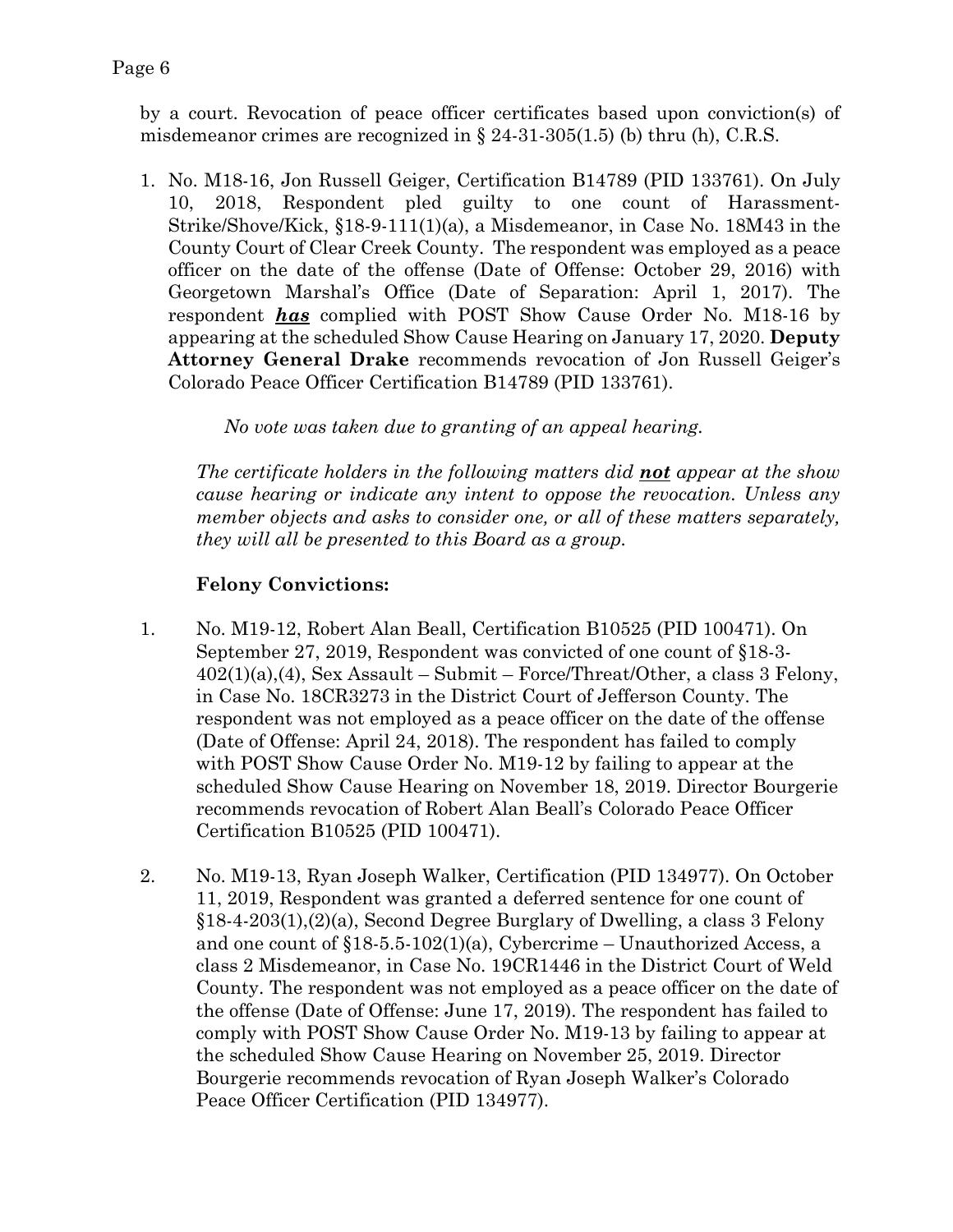- 3. No. M19-14, Myriah Lynn Lovato, Certification (PID 5903-2612). On November 7, 2019, Respondent plead guilty to one count of §18-8- 203(1)(a), Introduction of Contraband 1, a class 4 Felony and one count of §18-8-404, Official Misconduct 1, a class 2 Misdemeanor in Case No. 19CR215 in the District Court of Jefferson County. The respondent was employed as a peace officer on the date of the offense (Date of Offense: October 1, 2018) with Jefferson County Sheriff's Office (Date of Separation: January 2, 2019). The respondent has failed to comply with POST Show Cause Order No. M19-14 by failing to appear at the scheduled Show Cause Hearing on December 11, 2019. Director Bourgerie recommends revocation of Myriah Lynn Lovato's Colorado Peace Officer Certification (PID 5903-2612).
- 4. No. M19-15, Roland Thomas Albert, Certification B14495 (PID 129340). On December 16, 2019, Respondent was convicted of one count of §18-4- 401(1),(2)(h), Theft-\$20,000-\$100,000, a class 4 Felony, in Case No. 19CR600 in the District Court of Arapahoe County. The respondent was employed as a peace officer on the date of the offense (Date of Offense: May 15, 2017) with Aurora Police Department (Date of Separation: December 12, 2018). The respondent has failed to comply with POST Show Cause Order No. M19-15 by failing to appear at the scheduled Show Cause Hearing on January 20, 2020. Director Bourgerie recommends revocation of Roland Thomas Albert's Colorado Peace Officer Certification B14495 (PID 129340).

# **Misdemeanor Convictions:**

- 5. No. M19-13, Anthony Marcel Watson, Certification (PID 2766-9889). On September 20, 2019, Respondent was convicted of one count of Harassment/DV – Repeat Telephone Calls, §18-9-111(1)(f), a Third Degree Misdemeanor, in Case No. 19M2737 in the County Court of El Paso County. The respondent was not employed as a peace officer on the date of the offense (Date of Offense: May 4, 2019). The respondent has failed to comply with POST Show Cause Order No. M19-13 by failing to appear at the scheduled Show Cause Hearing on November 18, 2019. Director Bourgerie recommends revocation of Anthony Marcel Watson's Colorado Peace Officer Certification (PID 2766-9889).
- 6. No. M19-14, Jon Carlo Hart, Certification (PID 7075-2486). On December 16, 2019, Respondent pled guilty and was sentenced for one count of §18- 8-404, Official Misconduct 1, a class 2 Misdemeanor, and one count of §18- 3-402(1)(e), Sexual Assault-10 Year Age Difference, a class 1 Misdemeanor, in Case No. 18CR25 in the District Court of Washington County. The respondent was employed as a peace officer on the date of the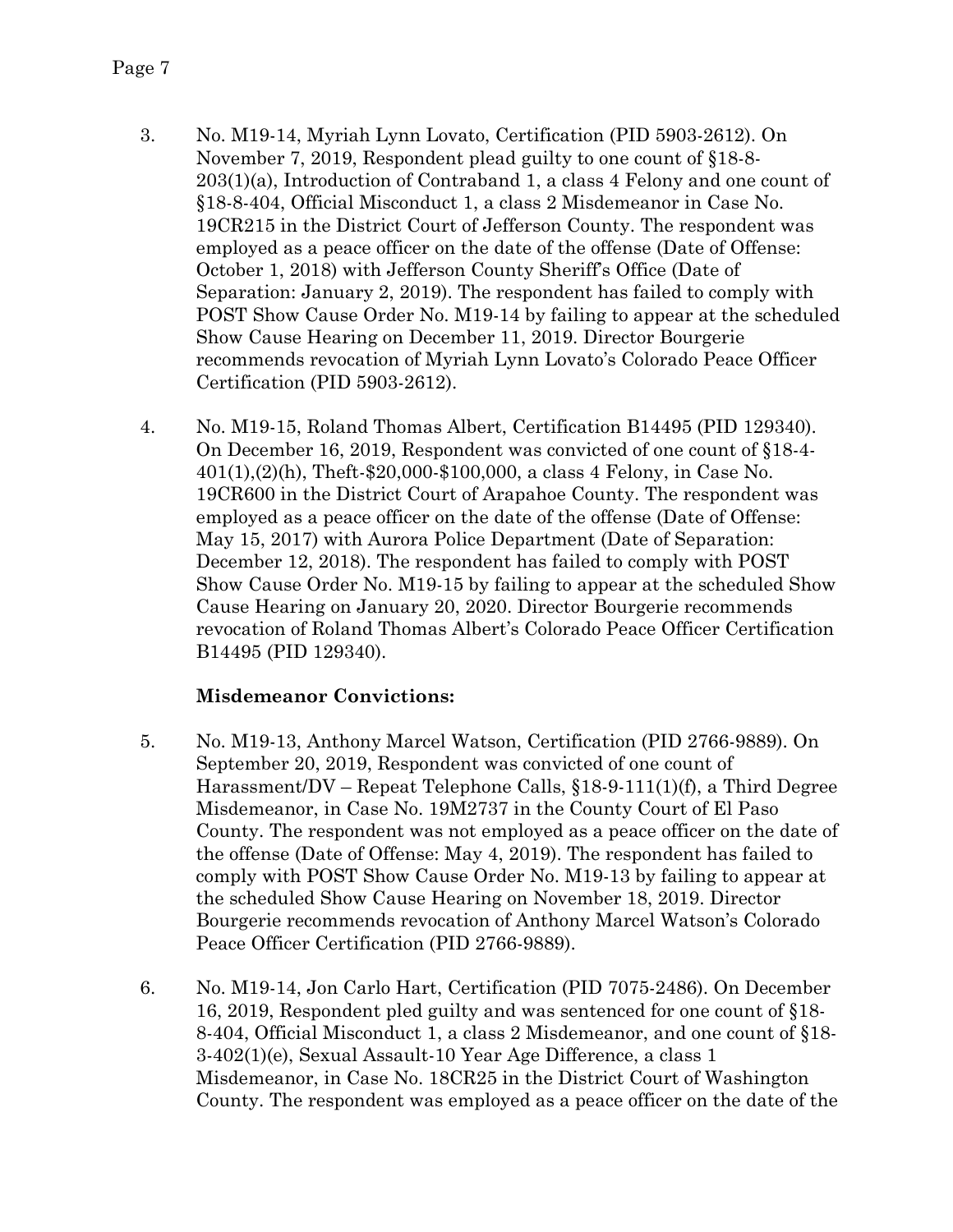offense (Date of Offense: December 13, 2016) with Washington County Sheriff's Office (Date of Separation: October 7, 2018). The respondent has failed to comply with POST Show Cause Order No. M19-14 by failing to appear at the scheduled Show Cause Hearing on January 20, 2020. Director Bourgerie recommends revocation of Jon Carlo Hart's Colorado Peace Officer Certification (PID 7075-2486).

7. No. M19-15, Keith O'Neal Hood, Certification B11694 (PID 122289). On December 20, 2019, Respondent pled guilty and was sentenced for one count of Harassment, §18-9-111, a Misdemeanor, in Case No. 19CR30 in the District Court of Rio Blanco County. The respondent was not employed as a peace officer on the date of the offense (Date of Offense: July 30, 2019). The respondent has failed to comply with POST Show Cause Order No. M19-15 by failing to appear at the scheduled Show Cause Hearing on January 31, 2020. Director Bourgerie recommends revocation of Keith O'Neal Hood's Colorado Peace Officer Certification B11694 (PID 122289).

 *Board Action: Approved, all in favor.*

# 12. **Work Session Recap Attorney General Weiser**

Director Erik Bourgerie

Discussion on the academies and how to handle them during the COVID-19 pandemic. Also discussed the strategic planning process and encouraging regional collaboration in the grants process.

## 13. **Legislative Update** Director Erik Bourgerie

Update on proposed bills: 1. Personal accountability bill. Decertification for those not keeping up with their training. Would allow us to suspend the certification until they come into compliance, like it works with 24-31-315, Approved 2. Getting money to support Job Task Analysis, Approved. 3. Rural scholarship bill is still making its way forward.

## 14. **Rule 17 Compliance Report** Director Erik Bourgerie

By January 31st every agency has a requirement to file a report with POST stating that they have verified their roster in Acadis to make sure it is accurate and that none of their certified peace officers have been convicted or have any disqualifying incidents. There is no enforcement that we can do on that bill.